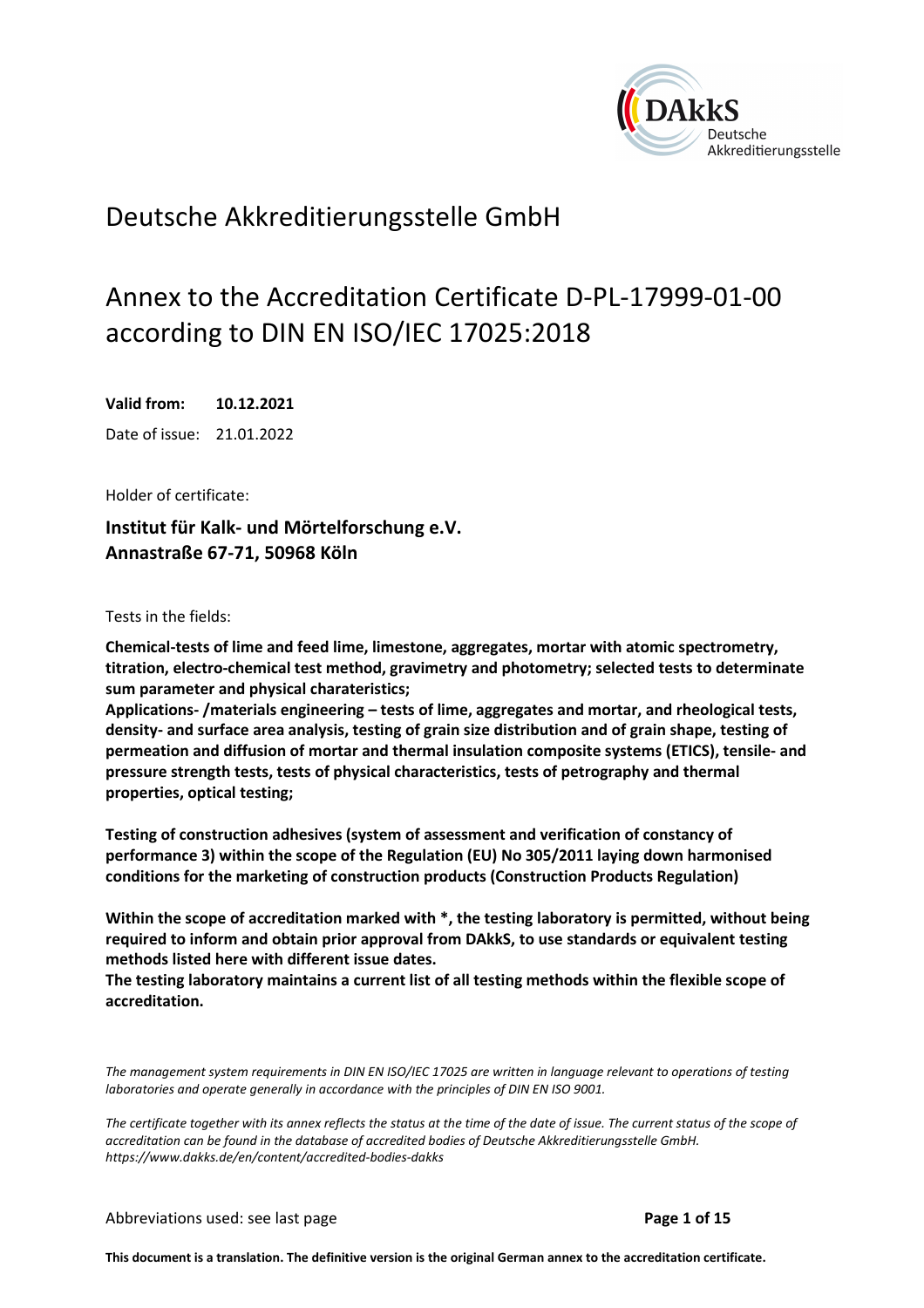

## **1 Chemical testing\***

| 1.1                            | atomic spectroscopy        | Testing of lime and feed lime, limestone and aggregates using                                                                                                                                                                                                                                                                                                                                                                                                                                                                                                                                                                                                                                                                                                                                                                       |
|--------------------------------|----------------------------|-------------------------------------------------------------------------------------------------------------------------------------------------------------------------------------------------------------------------------------------------------------------------------------------------------------------------------------------------------------------------------------------------------------------------------------------------------------------------------------------------------------------------------------------------------------------------------------------------------------------------------------------------------------------------------------------------------------------------------------------------------------------------------------------------------------------------------------|
| 2002-07                        | DIN EN ISO 15587-1         | Water quality - Digestion for the determination of selected elements<br>in water - Part 1: Aqua regia digestion                                                                                                                                                                                                                                                                                                                                                                                                                                                                                                                                                                                                                                                                                                                     |
| <b>DIN EN 12485</b><br>2017-10 |                            | Chemicals used for treatment of water intended for human<br>consumption - Calcium carbonate, high-calcium lime, half-burnt<br>dolomite, magnesium oxide and calcium magnesium carbonate and<br>dolomitic lime - Test methods, here:<br>5.1 - Fusion with lithium tetraborate<br>5.2 - Extraction with hydrochloric acid<br>5.3 - Microwave digestion with nitric acid<br>6.7 - Water-insoluble matter<br>6.10 - Determination of sulfate<br>6.11 - Determination of solubility index by conductivity<br>7.2 - Determination of major and minor constituents<br>by ICP-OES)<br>8.1 - Determination of lead, cadmium, chromium and nickel by<br>AAS graphite tube technique<br>8.3 - Determination of mercury, arsenic, antimony and selenium by<br>AAS hydride technique<br>8.4 - Determination of mercury by cold-vapour technique) |
| Part 3<br>2002-08              | BVK test method anthology, | Lime, chemical analyses - atomic absorption spectrometric and<br>atomic emission spectrometric methods, here:<br>7.1 - Fusion with lithium tetraborate<br>7.2 - Microwave digestion for the determination of trace elements<br>7.3 - Pressure digestion for the determination of trace elements<br>8.2 Determination of minor constituents by ICP-OES<br>9.1 - Determination of trace elements by AAS graphite furnace<br>technique<br>9.2 - Determination of trace elements by ICP-OES<br>9.3 - Determination of arsenic, antimony and selenium by AAS<br>hydride technique<br>9.4 - Determination of mercury by AAS cold-vapour technique                                                                                                                                                                                         |
| Volume II.1<br>1995            | VDLUFA, Method book        | Testing of fertiliser, here:<br>9.7.2 - Thallium using Graphitrohr-AAS, amend 2004                                                                                                                                                                                                                                                                                                                                                                                                                                                                                                                                                                                                                                                                                                                                                  |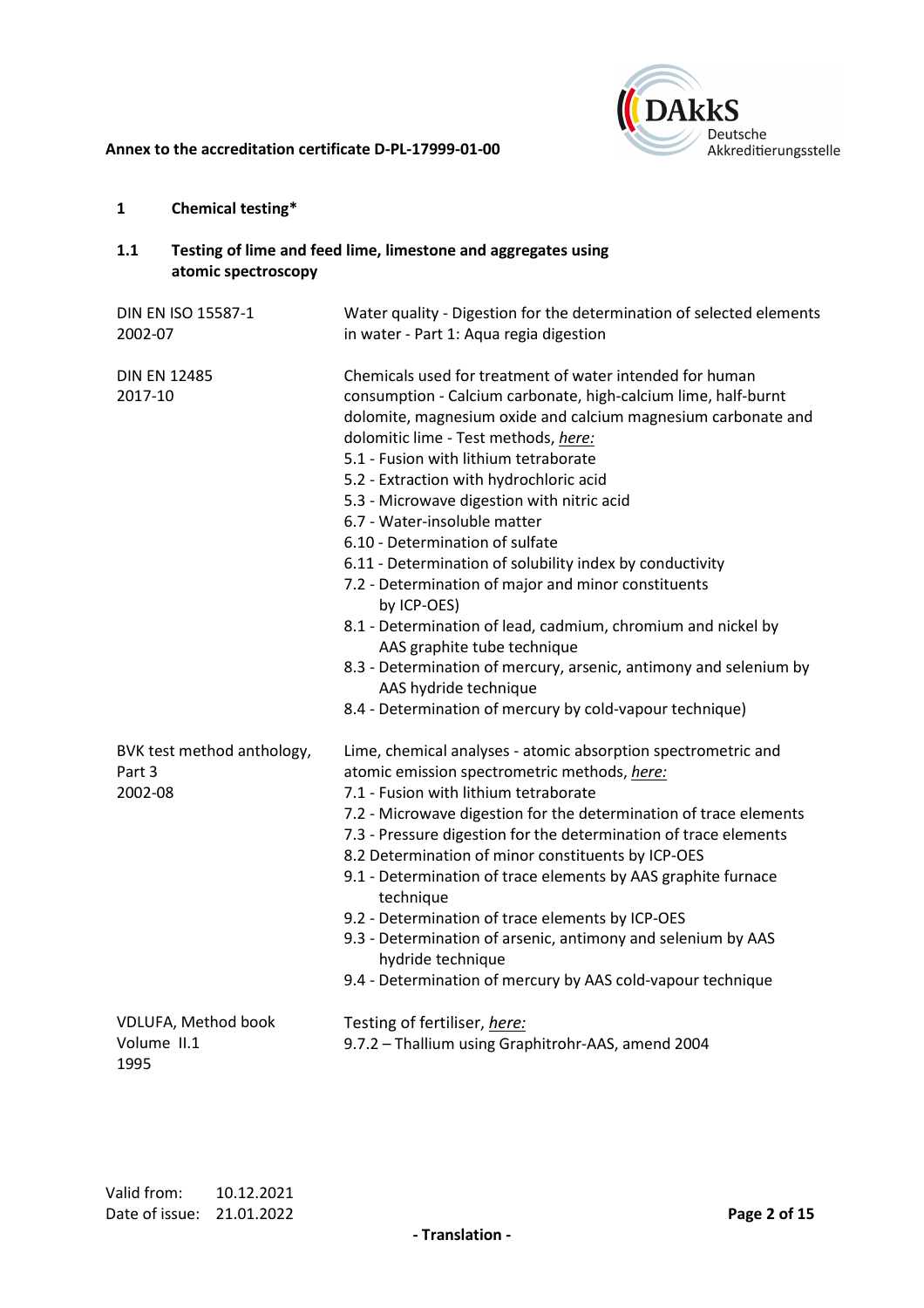

| 1.2                                             | Testing of lime, limestone, aggregates and mortar using titration                                                                                                                                                                                                                                                                                                                                                                                                                                                                                  |
|-------------------------------------------------|----------------------------------------------------------------------------------------------------------------------------------------------------------------------------------------------------------------------------------------------------------------------------------------------------------------------------------------------------------------------------------------------------------------------------------------------------------------------------------------------------------------------------------------------------|
| <b>DIN EN 459-2</b><br>2021-09                  | Building lime - Part 2 Test methods, here:<br>6.3 - Determination of calcium oxide (CaO) and magnesium oxide<br>(MgO)<br>6.9 - Available lime                                                                                                                                                                                                                                                                                                                                                                                                      |
| DIN EN 1015-17<br>2005-01                       | Methods of test for mortar for masonry - Part 17: Determination of<br>water-soluble chloride content of fresh mortar                                                                                                                                                                                                                                                                                                                                                                                                                               |
| <b>DIN EN 12485</b><br>2017-10                  | Chemicals used for treatment of water intended for human<br>consumption - Calcium carbonate, high-calcium lime, half-burnt<br>dolomite, magnesium oxide and calcium magnesium carbonate and<br>dolomitic lime - Test methods, here:<br>6.5 - Determination of content of water-soluble calcium oxide and<br>calcium hydroxide (reference method)<br>6.6 - Determination of sugar-soluble calcium oxide or calcium<br>hydroxide (alternative method)<br>6.8 - Determination of free CaO<br>6.9 - Determination of calcium oxide and magnesium oxide |
| BVK test method anthology,<br>Part 1<br>2002-08 | Chemical, mortar technology and physical tests -<br>C01 - Rapid determination of calcium oxide content (total<br>alkalinity)<br>C03 - Method for the determination of unbound lime content and<br>for the determination of the water-soluble content of high-<br>calcium limes with titration machines                                                                                                                                                                                                                                             |
| BVK test method anthology,<br>Part 2<br>2002-08 | Lime, chemical analyses - titrimetric, gravimetric and gas volumetric<br>methods, here:<br>8.1 - Calcium oxide, magnesium oxide                                                                                                                                                                                                                                                                                                                                                                                                                    |
| VDLUFA, Method book<br>Volume I<br>1995         | Testing of fertiliser, here:<br>6.4 - Determination of reactivity of calcium carbonates                                                                                                                                                                                                                                                                                                                                                                                                                                                            |

## **1.3 Testing of lime, limestone, aggregates and mortar with electrochemical method**

| DIN FN 1744-1 | Tests for chemical properties of aggregates - Part 1: Chemical |
|---------------|----------------------------------------------------------------|
| 2013-03       | analysis, <i>here:</i>                                         |
|               | 8 - Determination of water-soluble chloride by potentiometry   |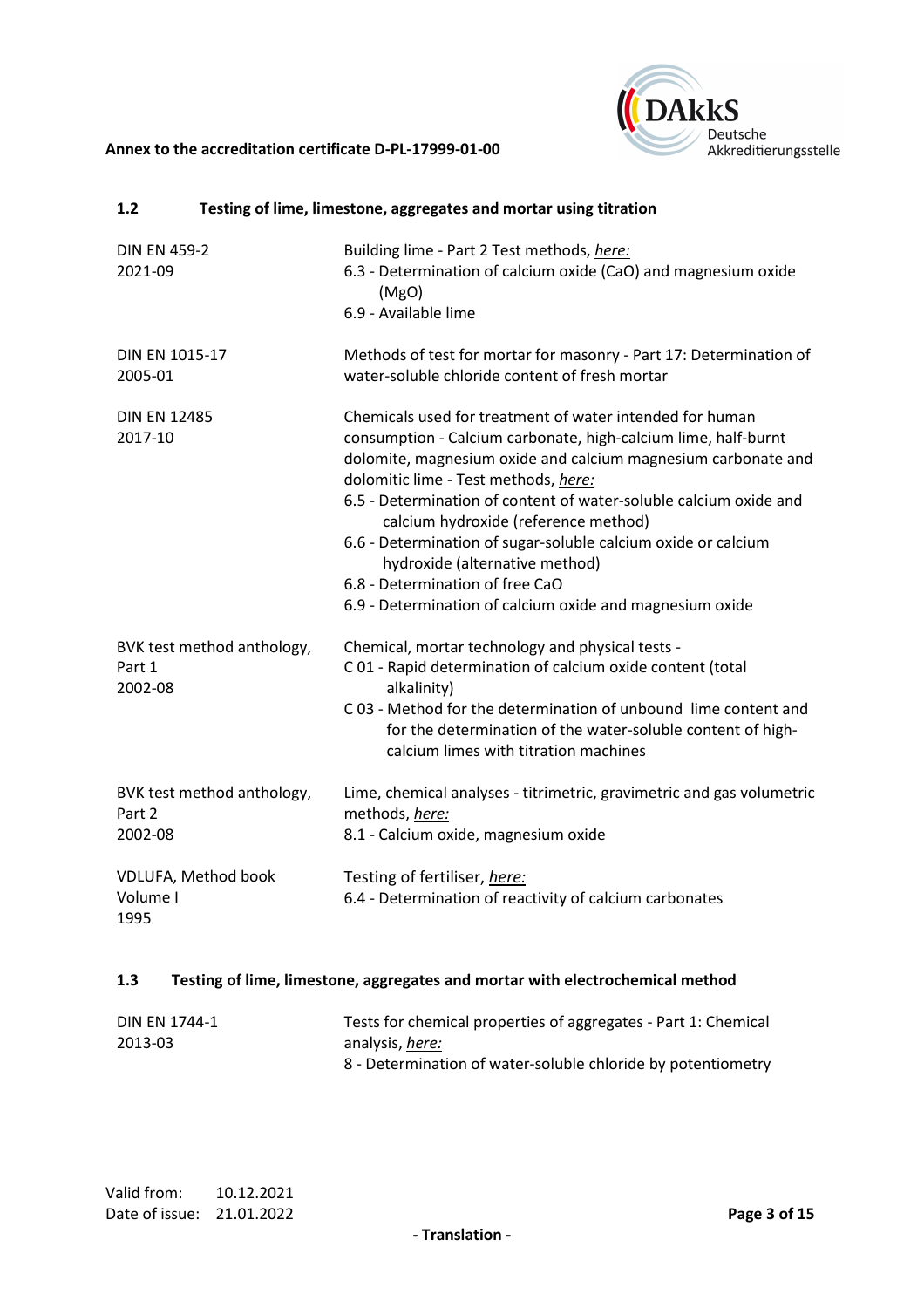

| BVK test method anthology,<br>Part 1<br>2002-08             | Chemical, mortar technology and physical tests -<br>C05 - Determination of reactivity of powdered limestone<br>compared to acidic media<br>C06 - Determination of the dissolving rate of lime milk and<br>hydrated lime using conductivity measurement                                                                                                                                                                                                                             |
|-------------------------------------------------------------|------------------------------------------------------------------------------------------------------------------------------------------------------------------------------------------------------------------------------------------------------------------------------------------------------------------------------------------------------------------------------------------------------------------------------------------------------------------------------------|
| 1.4                                                         | Testing of lime, limestone and aggregate using gravimetry                                                                                                                                                                                                                                                                                                                                                                                                                          |
| <b>DIN EN 459-2</b><br>2021-09                              | Building lime - Part 2 Test methods, here:<br>6.7 - Gravimetric determination of carbon dioxide<br>6.4 - Determination of sulphate (expressed as SO <sub>3</sub> )<br>6.5 - Free water<br>6.8 - Loss on ignition                                                                                                                                                                                                                                                                   |
| <b>DIN EN 1097-5</b><br>2008-06<br>Corrigendum 1<br>2008-09 | Tests for mechanical and physical properties of aggregates - Part 5:<br>Determination of the water content by drying in a ventilated oven                                                                                                                                                                                                                                                                                                                                          |
| <b>DIN EN 1744-1</b><br>2013-03                             | Tests for chemical properties of aggregates - Part 1: Chemical<br>analysis, here:<br>10 - Determination of water-soluble sulphates<br>11 - Determination of total sulphur content<br>12 - Determination of acid-soluble sulphates<br>16 - Determination of water solubility                                                                                                                                                                                                        |
| <b>DIN EN 12485</b><br>2017-10                              | Chemicals used for treatment of water intended for human<br>consumption - Calcium carbonate, high-calcium lime, half-burnt<br>dolomite, magnesium oxide and calcium magnesium carbonate and<br>dolomitic lime - Test methods, here:<br>6.1 - Determination of free water<br>6.2 - Loss on ignition at 450 °C<br>6.3 - Determination of carbon dioxide<br>6.4 - Determination of residue insoluble in hydrochloric acid<br>6.11 - Determination of solubility index by conductivity |
| BVK test method anthology,<br>Part 2<br>2002-08             | Lime, chemical analyses - titrimetric, gravimetric and gas volumetric<br>methods, here:<br>9.1 - Loss on ignition<br>9.2 - Free water<br>9.5 - Determination of HCI-insoluble and soluble silicic acid<br>9.6 - Determination of sulphur as $SO_3(SO_4^2, S^2)$                                                                                                                                                                                                                    |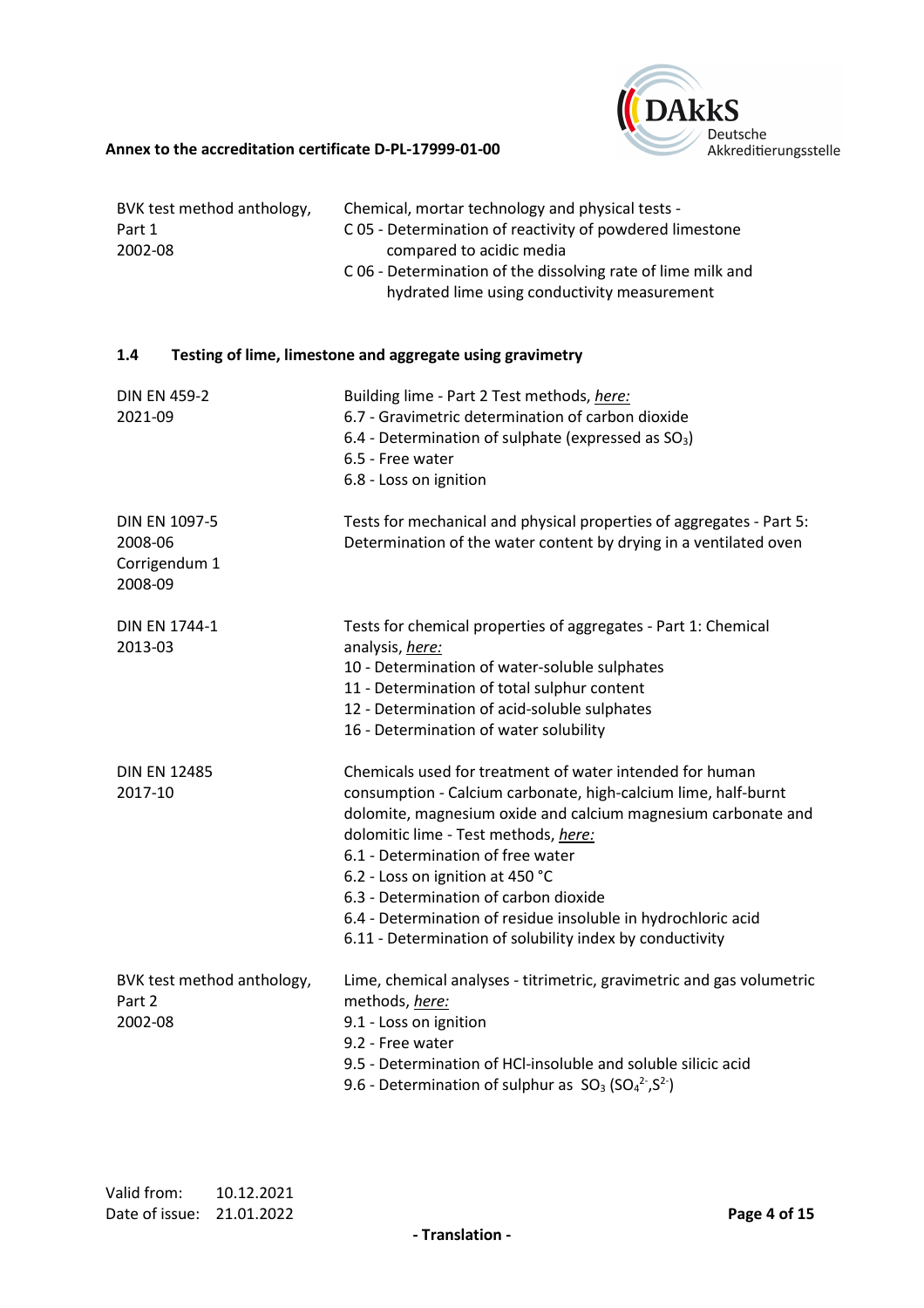

## **1.5 Determination of physical characteristics for testing of lime, limestone and aggregates**

| <b>DIN EN 459-2</b><br>2021-09                             | Building lime - Part 2 Test methods, here:<br>6.6 - Volumetric determination of carbon dioxide<br>7.4 - Soundness<br>7.4.2 - For hydrated lime and all types of lime with hydraulic<br>properties<br>7.4.2.1 - Reference method (tablet method)<br>7.4.2.2 - Alternative method (LeChatelier method)<br>7.4.2.3 - For hydraulic limes with a SO3 content larger than 3 %<br>and up to 7 % (testing based on the cold water test)<br>7.4.3 - For hydrated lime, high-calcium lime putty and dolomitic<br>hydrated lime with particles larger than 0.2mm<br>7.4.4 - For unslaked lime, lime putty, dolomite lime and dolomitic<br>hydrated lime (in heating cabinet)<br>7.5 - Setting times<br>$7.6$ – reactivity<br>7.8.2.2 - Mixing of mortar<br>7.8.2.3 - Flow diameter<br>7.8.3 - Water demand for values of flow and penetration |
|------------------------------------------------------------|-------------------------------------------------------------------------------------------------------------------------------------------------------------------------------------------------------------------------------------------------------------------------------------------------------------------------------------------------------------------------------------------------------------------------------------------------------------------------------------------------------------------------------------------------------------------------------------------------------------------------------------------------------------------------------------------------------------------------------------------------------------------------------------------------------------------------------------|
| <b>DIN EN 1744-4</b>                                       | Tests for chemical properties of aggregates - Part 4: Determination                                                                                                                                                                                                                                                                                                                                                                                                                                                                                                                                                                                                                                                                                                                                                                 |
| 2005-10                                                    | of water susceptibility of fillers for bituminous mixtures                                                                                                                                                                                                                                                                                                                                                                                                                                                                                                                                                                                                                                                                                                                                                                          |
| <b>DIN EN 13639</b><br>2002-07<br>Corrigendum 1<br>2006-09 | Determination of total organic carbon in limestone                                                                                                                                                                                                                                                                                                                                                                                                                                                                                                                                                                                                                                                                                                                                                                                  |
| <b>DIN EN 15933</b><br>2012-11                             | Sludge, treated biowaste and soil - Determination of pH                                                                                                                                                                                                                                                                                                                                                                                                                                                                                                                                                                                                                                                                                                                                                                             |
| <b>DIN 53163</b>                                           | Testing of pigments and extenders; determination of lightness of                                                                                                                                                                                                                                                                                                                                                                                                                                                                                                                                                                                                                                                                                                                                                                    |
| 1988-07                                                    | extenders and white pigments in powder form                                                                                                                                                                                                                                                                                                                                                                                                                                                                                                                                                                                                                                                                                                                                                                                         |
| BVK test method anthology,                                 | Lime, chemical analyses - titrimetric, gravimetric and gas volumetric                                                                                                                                                                                                                                                                                                                                                                                                                                                                                                                                                                                                                                                                                                                                                               |
| Part 2                                                     | methods, here:                                                                                                                                                                                                                                                                                                                                                                                                                                                                                                                                                                                                                                                                                                                                                                                                                      |
| 2002-08                                                    | 9.4 Carbon dioxide (CO <sub>2</sub> )                                                                                                                                                                                                                                                                                                                                                                                                                                                                                                                                                                                                                                                                                                                                                                                               |

#### **1.6 Determination of sum parameters of aggregates**

| DIN EN 1744-1 | Tests for chemical properties of aggregates - Part 1: Chemical                                |
|---------------|-----------------------------------------------------------------------------------------------|
| 2013-03       | analysis, <i>here:</i>                                                                        |
|               | 15 - Determination of organic components affecting the setting and<br>the hardening of cement |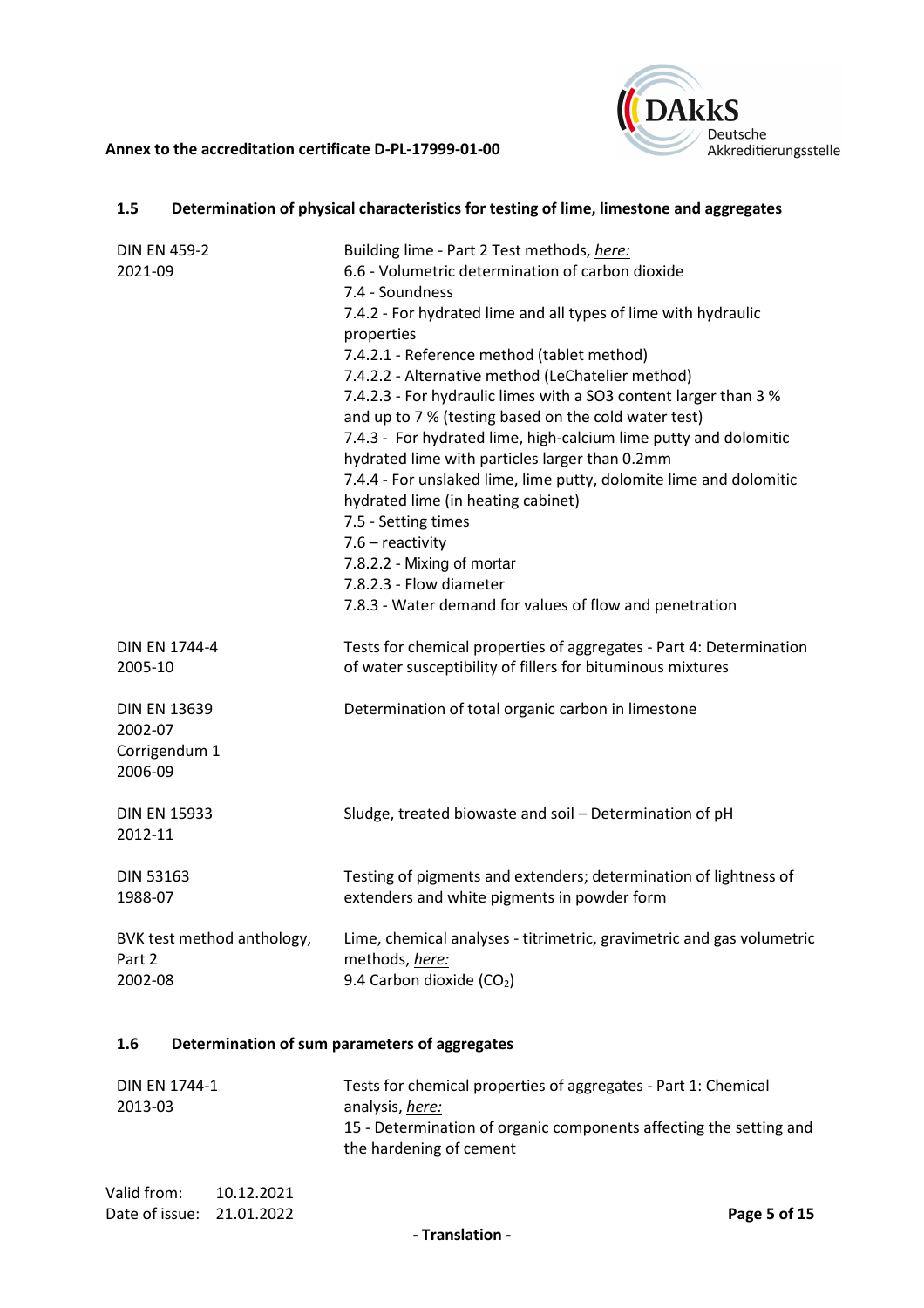

## **2 Applications- /materials engineering\***

## **2.1 Rheological testing of lime, aggregates and mortar**

| <b>DIN EN 1015-3</b>            | Methods of test for mortar for masonry - Part 3: Determination of                                                                                                                                    |
|---------------------------------|------------------------------------------------------------------------------------------------------------------------------------------------------------------------------------------------------|
| 2007-05                         | consistence of fresh mortar (by flow table)                                                                                                                                                          |
| <b>DIN EN 1015-4</b>            | Methods of test for mortar for masonry - Part 4: Determination of                                                                                                                                    |
| 1998-12                         | consistence of fresh mortar (by plunger penetration)                                                                                                                                                 |
| <b>DIN EN 1015-9</b>            | Methods of test for mortar for masonry - Part 9: Determination of                                                                                                                                    |
| 2007-05                         | workable life and correction time of fresh mortar                                                                                                                                                    |
| DIN EN 12004-2<br>2017-05       | Adhesives for ceramic tiles - Part 2: Test methods; here:<br>8.1 - Determination of open time<br>(withdrawn standard DIN EN 1346)<br>8.2 - Determination of slip<br>(withdrawn standard DIN EN 1308) |
| DIN EN 13179-2                  | Tests for filler aggregate used in bituminous mixtures - Part 2:                                                                                                                                     |
| 2000-11                         | Bitumen number                                                                                                                                                                                       |
| <b>DIN EN 13279-2</b>           | Gypsum binders and gypsum plasters - Part 2: Test methods:                                                                                                                                           |
| 2004-10                         | 4.4 – determination of begin to harden                                                                                                                                                               |
| <b>DAfStb Guidelines Part 2</b> | DAfStb - Self-compacting concrete; SCC guidelines, here:                                                                                                                                             |
| (SCC guidelines)                | P.1 - Determination of the $\beta_P$ value according to Okamura                                                                                                                                      |
| 2003-11                         | P.2 - Determination of the water demand according to Puntke                                                                                                                                          |

#### **2.2 Testing of the density- and surface analyses of lime, aggregates, masonry units and mortar**

| <b>DIN ISO 9277</b> | Determination of the specific surface area of solids by gas |
|---------------------|-------------------------------------------------------------|
| 2003-05             | adsorption using the BET method                             |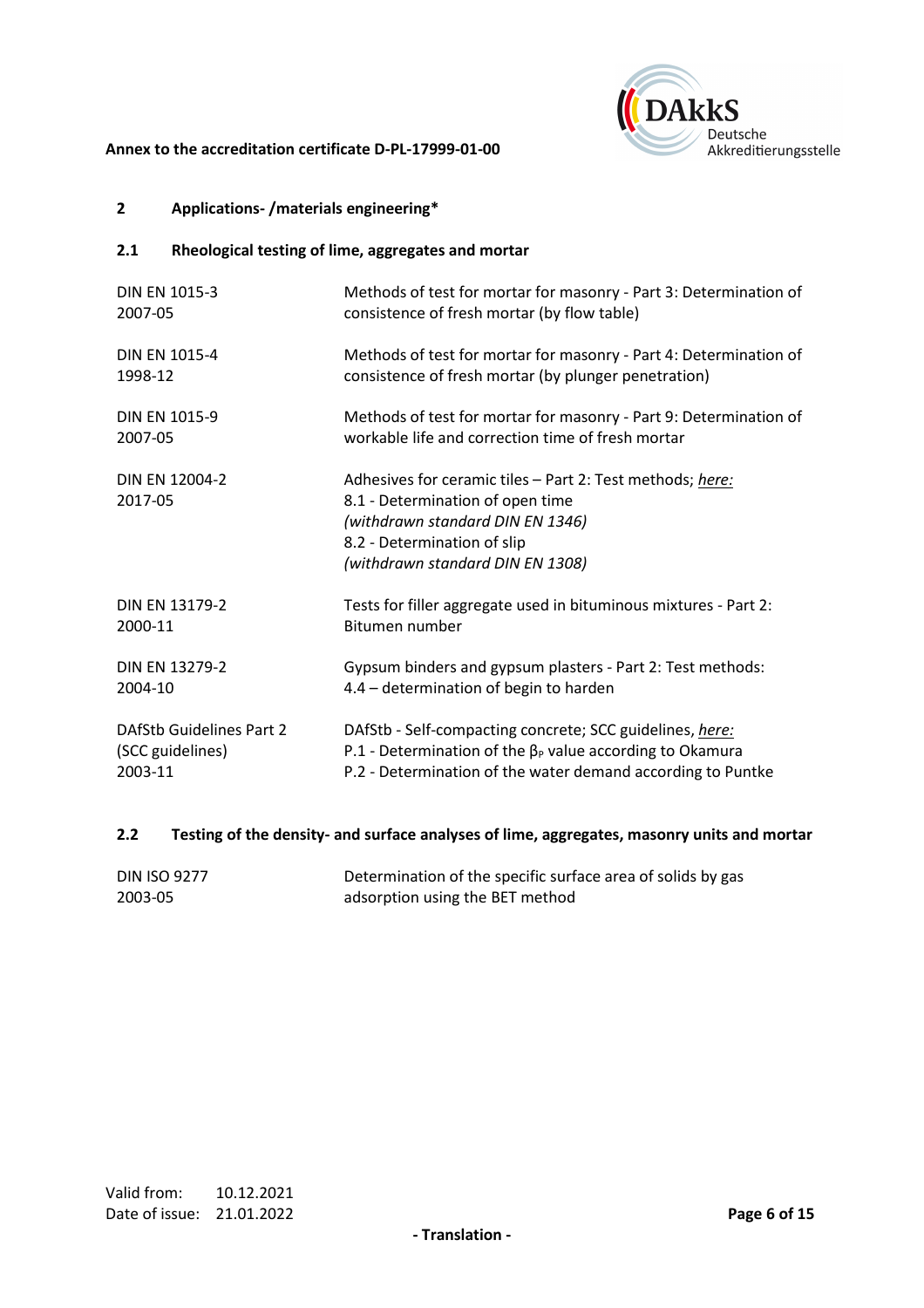

| <b>DIN EN 196-2</b><br>2013-10                     | Method of testing cement - Part 2: Chemical analysis of cement,<br><u>here:</u><br>4.4.2 - Determination of sulfate<br>4.5.12 - Determination of calcium oxide by EGTA (reference method)<br>4.5.13 - Determination of magnesium oxide by DCTA (reference<br>method)<br>4.5.14 - Determination of calcium oxide by EDTA (alternative<br>method)<br>4.5.15 - Determination of magnesium oxide by EDTA (alternative<br>method)<br>4.5.16 - Determination of chloride<br>4.5.17 - Determination of carbon dioxide (reference method)<br>4.5.19.6.2 - Equivalent sodium oxide content |
|----------------------------------------------------|-----------------------------------------------------------------------------------------------------------------------------------------------------------------------------------------------------------------------------------------------------------------------------------------------------------------------------------------------------------------------------------------------------------------------------------------------------------------------------------------------------------------------------------------------------------------------------------|
| <b>DIN EN 196-3</b><br>2017-03                     | Methods of testing cement - Part 3: Determination of setting times<br>and soundness, here:<br>6 - Determination of setting times<br>7 - Soundness test                                                                                                                                                                                                                                                                                                                                                                                                                            |
| <b>DIN EN 196-6</b><br>2019-03                     | Methods of testing cement - Part 6: Determination of fineness                                                                                                                                                                                                                                                                                                                                                                                                                                                                                                                     |
| <b>DIN EN 459-2</b>                                | Building lime - Part 2 Test methods, here:                                                                                                                                                                                                                                                                                                                                                                                                                                                                                                                                        |
| 2021-09                                            | 7.3 - Bulk density                                                                                                                                                                                                                                                                                                                                                                                                                                                                                                                                                                |
| <b>DIN EN 772-10</b><br>1999-04                    | Methods of test for masonry units - Part 10: Detremination of<br>moisture content of calcium silicate and autoclaved aerated<br>concrete units                                                                                                                                                                                                                                                                                                                                                                                                                                    |
| <b>DIN EN 1015-6</b>                               | Methods of test for mortar for masonry - Part 6: Determination of                                                                                                                                                                                                                                                                                                                                                                                                                                                                                                                 |
| 2005-07                                            | bulk density of fresh mortar                                                                                                                                                                                                                                                                                                                                                                                                                                                                                                                                                      |
| <b>DIN EN 1015-7</b>                               | Methods of test for mortar for masonry - Part 7: Determination of                                                                                                                                                                                                                                                                                                                                                                                                                                                                                                                 |
| 1998-12                                            | air content of fresh mortar                                                                                                                                                                                                                                                                                                                                                                                                                                                                                                                                                       |
| DIN EN 1015-10                                     | Methods of test for mortar for masonry - Part 10: Determination of                                                                                                                                                                                                                                                                                                                                                                                                                                                                                                                |
| 2007-05                                            | dry bulk density of hardened mortar                                                                                                                                                                                                                                                                                                                                                                                                                                                                                                                                               |
| DIN EN 1097-4                                      | Tests for mechanical and physical properties of aggregates - Part 4:                                                                                                                                                                                                                                                                                                                                                                                                                                                                                                              |
| 2008-06                                            | Determination of the voids of dry compacted filler                                                                                                                                                                                                                                                                                                                                                                                                                                                                                                                                |
| DIN EN 1097-7<br>2008-06<br>Corrigendum<br>2008-09 | Tests for mechanical and physical properties of aggregates - Part 7:<br>Determination of the density of filler - Pycnometer method                                                                                                                                                                                                                                                                                                                                                                                                                                                |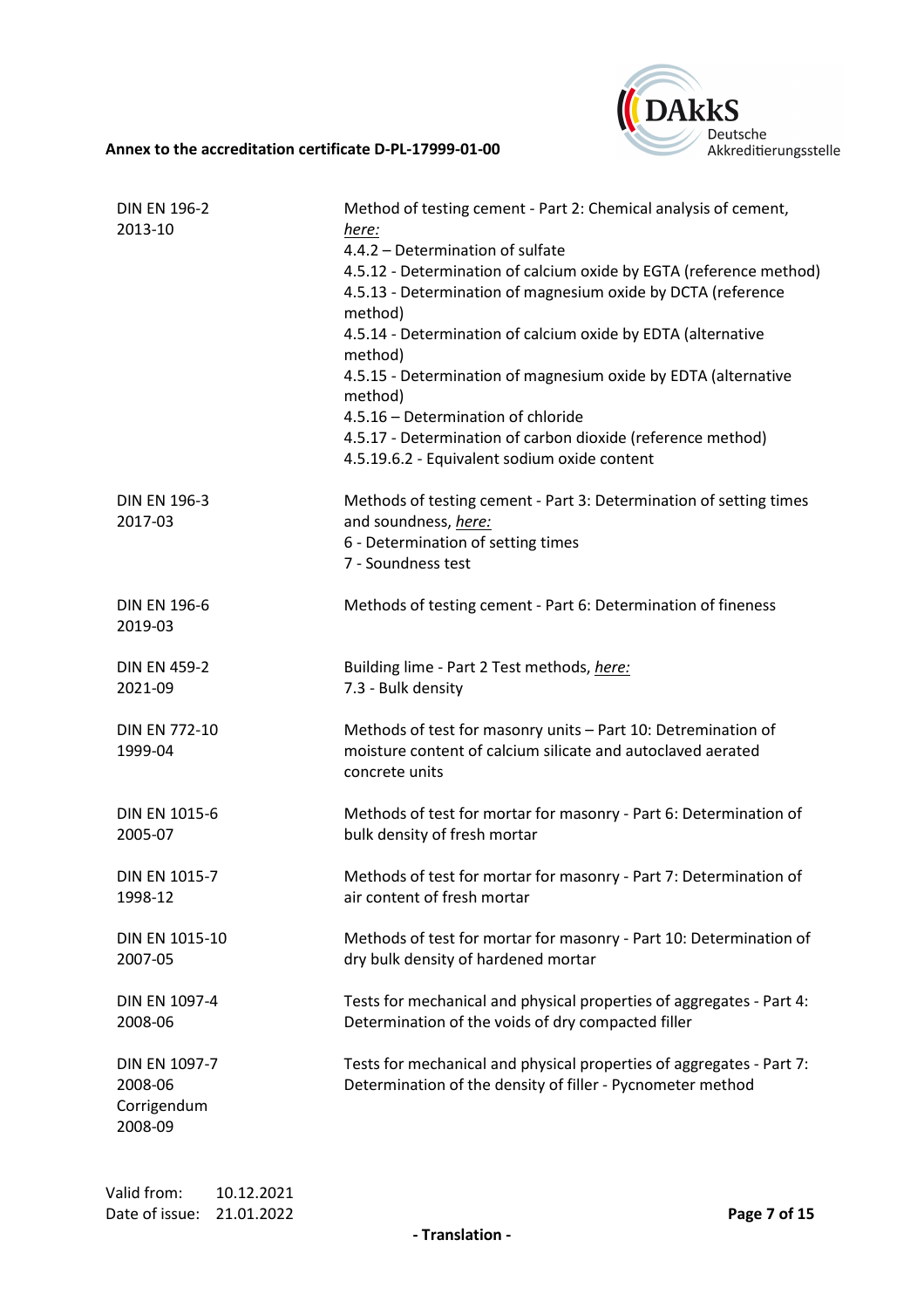

| <b>DIN EN 1602</b>             | Thermal insulating products for building applications -                                                                                                                                                                                                                                                                                                      |
|--------------------------------|--------------------------------------------------------------------------------------------------------------------------------------------------------------------------------------------------------------------------------------------------------------------------------------------------------------------------------------------------------------|
| 2013-05                        | determination of the apparent density                                                                                                                                                                                                                                                                                                                        |
| <b>DIN EN 1607</b>             | Thermal insulating products for building applications -                                                                                                                                                                                                                                                                                                      |
| 2013-05                        | Determination of tensile strength perpendicular to faces                                                                                                                                                                                                                                                                                                     |
| WTA Merkblatt 2-9 -20/D        | Renovation mortar systems                                                                                                                                                                                                                                                                                                                                    |
| 2020-03                        | (here: 6.3.10 Porosity)                                                                                                                                                                                                                                                                                                                                      |
| 2.3                            | Testing of particle size distribution and particle shape of lime, aggregate and mortar                                                                                                                                                                                                                                                                       |
| <b>DIN EN 459-2</b><br>2021-09 | Building lime - Part 2: Test methods<br>7.1 - Particle size by dry sieving<br>7.2 - Particle size by air-jet sieving                                                                                                                                                                                                                                         |
| <b>DIN EN 933-9</b>            | Tests for geometrical properties of aggregates - Part 9: Assessment                                                                                                                                                                                                                                                                                          |
| 2013-07                        | of fines - Methylene blue test                                                                                                                                                                                                                                                                                                                               |
| DIN EN 933-10                  | Tests for geometrical properties of aggregates - Part 10: Assessment                                                                                                                                                                                                                                                                                         |
| 2009-10                        | of fines - Grading of filler aggregates (air jet sieving)                                                                                                                                                                                                                                                                                                    |
| <b>DIN EN 1015-1</b>           | Methods of test for mortar for masonry - Part 1: Determination of                                                                                                                                                                                                                                                                                            |
| 2007-05                        | particle size distribution (by sieve analysis)                                                                                                                                                                                                                                                                                                               |
| <b>DIN EN 12485</b><br>2017-10 | Chemicals used for treatment of water intended for human<br>consumption - Calcium carbonate, high-calcium lime, half-burnt<br>dolomite, magnesium oxide and calcium magnesium carbonate and<br>dolomitic lime - Test methods, here:<br>4 - Determination of screen oversize of high-calcium lime<br>4.1 - Air-jet sieving method<br>4.2 - Wet sieving method |
| EAD 040083-00-0404<br>2019-01  | External thermal insulation composite systems with rendering, here:<br>A.6.5 - Dry extract<br>A.6.6 - Ash content                                                                                                                                                                                                                                            |
| <b>ETAG 004</b><br>2013-02     | Guideline for European technical approval of external thermal<br>insulation composite systems with rendering, here:<br>C.1.1.2 - Dry extract<br>C.1.1.3 - Ash content<br>(withdrawn)                                                                                                                                                                         |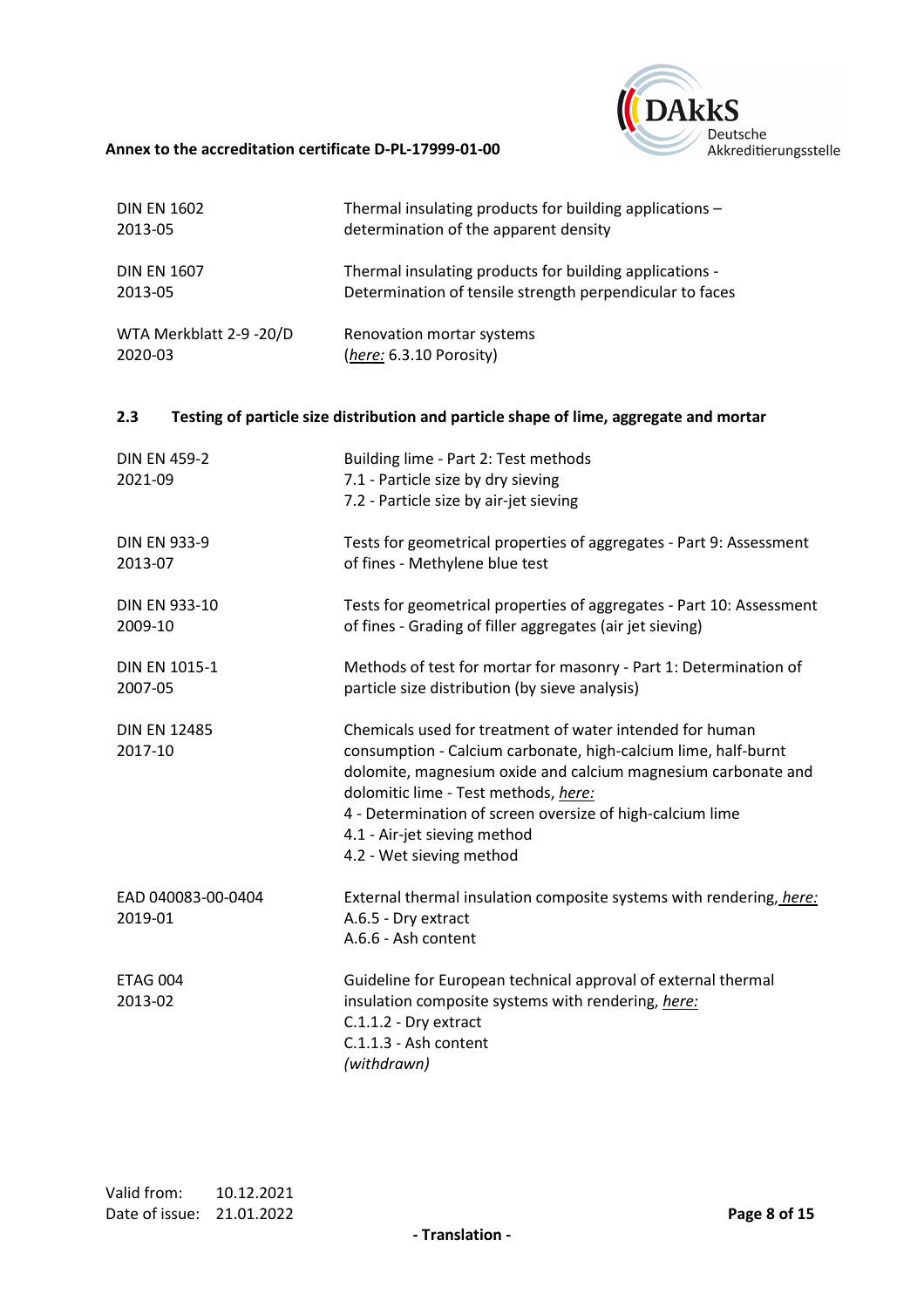

| 2.4                                | systems (ETICS) | Testing of the permeation and diffusion of mortar and thermal insulation composite                                                                                                                                                                                   |
|------------------------------------|-----------------|----------------------------------------------------------------------------------------------------------------------------------------------------------------------------------------------------------------------------------------------------------------------|
| <b>DIN EN ISO 12572</b><br>2017-05 |                 | Hygrothermal performance of building materials and products:<br>Determination of water vapour transmission properties - Cup<br>method                                                                                                                                |
| <b>DIN EN ISO 15148</b><br>2018-12 |                 | Hygrothermal performance of building materials and products -<br>Determination of water absorption coefficient by partial immersion                                                                                                                                  |
| <b>DIN EN 772-21</b><br>2011-07    |                 | Methods of test for masonry units - Part 21: Determination of water<br>absorption of clay and calcium silicate masonry units by cold water<br>absorption                                                                                                             |
| DIN EN 1015-18<br>2003-03          |                 | Methods of test for mortar for masonry - Part 18: Determination of<br>water absorption coefficient due to capillary action of hardened<br>mortar                                                                                                                     |
| DIN EN 1015-19<br>2005-01          |                 | Methods of test for mortar for masonry - Part 19: Determination of<br>water vapour permeability of hardened rendering and plastering<br>mortars                                                                                                                      |
| EAD 040083-00-0404<br>2019-01      |                 | External thermal insulation composite systems with rendering, here:<br>2.2.5 - Water absorption (capillarity test)<br>2.2.9 - Water vapour permeability (resistance to water vapour<br>diffusion)                                                                    |
| <b>ETAG 004</b><br>2013-02         |                 | Guideline for European technical approval of external thermal<br>insulation composite systems with rendering, here:<br>5.1.3.1 - Water absorption (capillarity test)<br>5.1.3.4 - Water vapour permeability (resistance to water vapour<br>diffusion)<br>(withdrawn) |
| WTA Merkblatt 2-9 -20/D<br>2020-03 |                 | Renovation mortar systems, here:<br>6.3.7 - Water absorption<br>6.3.8 - Water penetration                                                                                                                                                                            |

## **2.5 Tensile- and pressure strength tests of aggregates, mortar and thermal insulation composite systems (ETICS)**

| <b>DIN EN 196-1</b> | Methods of testing cement - Part 1: Determination of strength |
|---------------------|---------------------------------------------------------------|
| 2016-11             |                                                               |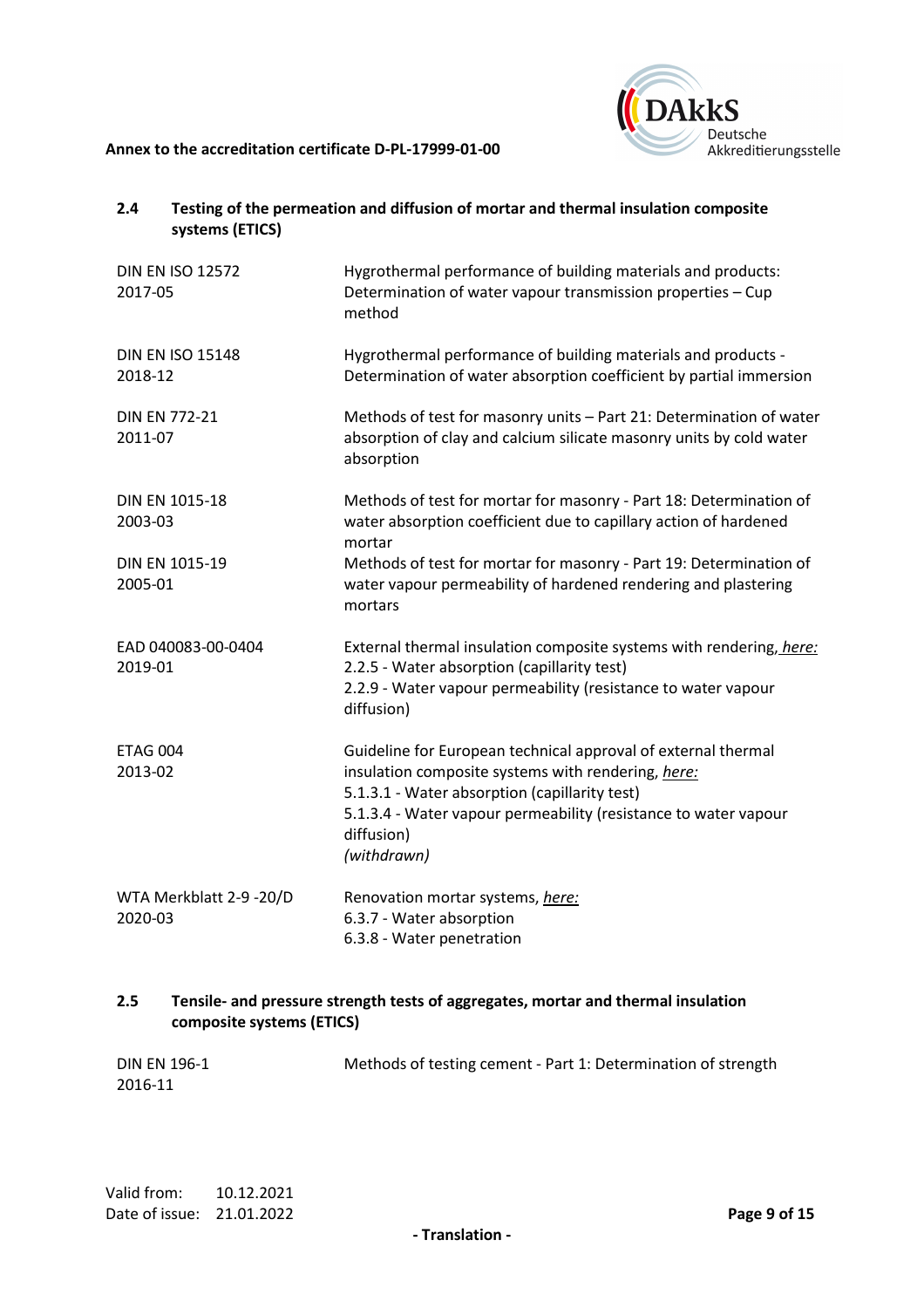

| <b>DIN EN 459-2</b><br>2021-09  | Building lime - Part 2: Test methods, here:<br>7.11 - Compressive strength                                                                                                                                                                                                                                                                                                                                                                                                                                                                                         |
|---------------------------------|--------------------------------------------------------------------------------------------------------------------------------------------------------------------------------------------------------------------------------------------------------------------------------------------------------------------------------------------------------------------------------------------------------------------------------------------------------------------------------------------------------------------------------------------------------------------|
| DIN EN 1015-11<br>2020-01       | Methods of test for mortar for masonry - Part 11: Determination of<br>flexural and compressive strength of hardened mortar                                                                                                                                                                                                                                                                                                                                                                                                                                         |
| DIN EN 1015-12<br>2016-12       | Methods of test for mortar for masonry - Part 12: Determination of<br>adhesive strength of hardened rendering and plastering mortars on<br>substrates                                                                                                                                                                                                                                                                                                                                                                                                              |
| <b>DIN EN 1052-3</b><br>2007-06 | Methods of test for masonry - Part 3: Determination of initial shear<br>strength; here:<br>method B                                                                                                                                                                                                                                                                                                                                                                                                                                                                |
| DIN EN 12004-2<br>2017-05       | Adhesives for ceramic tiles - Part 2: Test methods; here:<br>8.3 - Determination of tensile adhesion strength for cementitious<br>adhesive (C)<br>(withdrawn standard DIN EN 1348)<br>8.4 - Determination of shear adhesion strength of dispersion<br>adhesives (D)<br>(withdrawn standard DIN EN 1324)<br>8.5 - Determination of shear adhesion strength of reaction resin<br>adhesives (R)<br>(withdrawn standard DIN EN 12003)<br>8.6 – Detremination of transverse deformation for cementious<br>adhesives and grouts (C)<br>(withdrawn standard DIN EN 12002) |
| DIN 18555-5<br>1986-03          | Testing of mortars containing mineral binders; hardened mortars;<br>determination of bond shear strength of masonry mortars                                                                                                                                                                                                                                                                                                                                                                                                                                        |
| DIN 18555-9<br>2019-04          | Testing of mortars containing mineral binders - Part 9: Hardened<br>mortars; determination of the mortar compressive strength in the<br>bed joint                                                                                                                                                                                                                                                                                                                                                                                                                  |
| EAD 040083-00-0404<br>2019-01   | External thermal insulation composite systems with rendering, here:<br>Guideline for European technical approval of external thermal<br>insulation composite systems with rendering, here:<br>2.2.8 - Impact resistance<br>2.2.11.1 - Bond strength between base coat and insulation product<br>2.2.11.2 - Bond strength test between adhesive and substrate<br>2.2.11.3 - Bond strength test between adhesive and insulation<br>product<br>2.2.20 - Bond strength after ageing                                                                                    |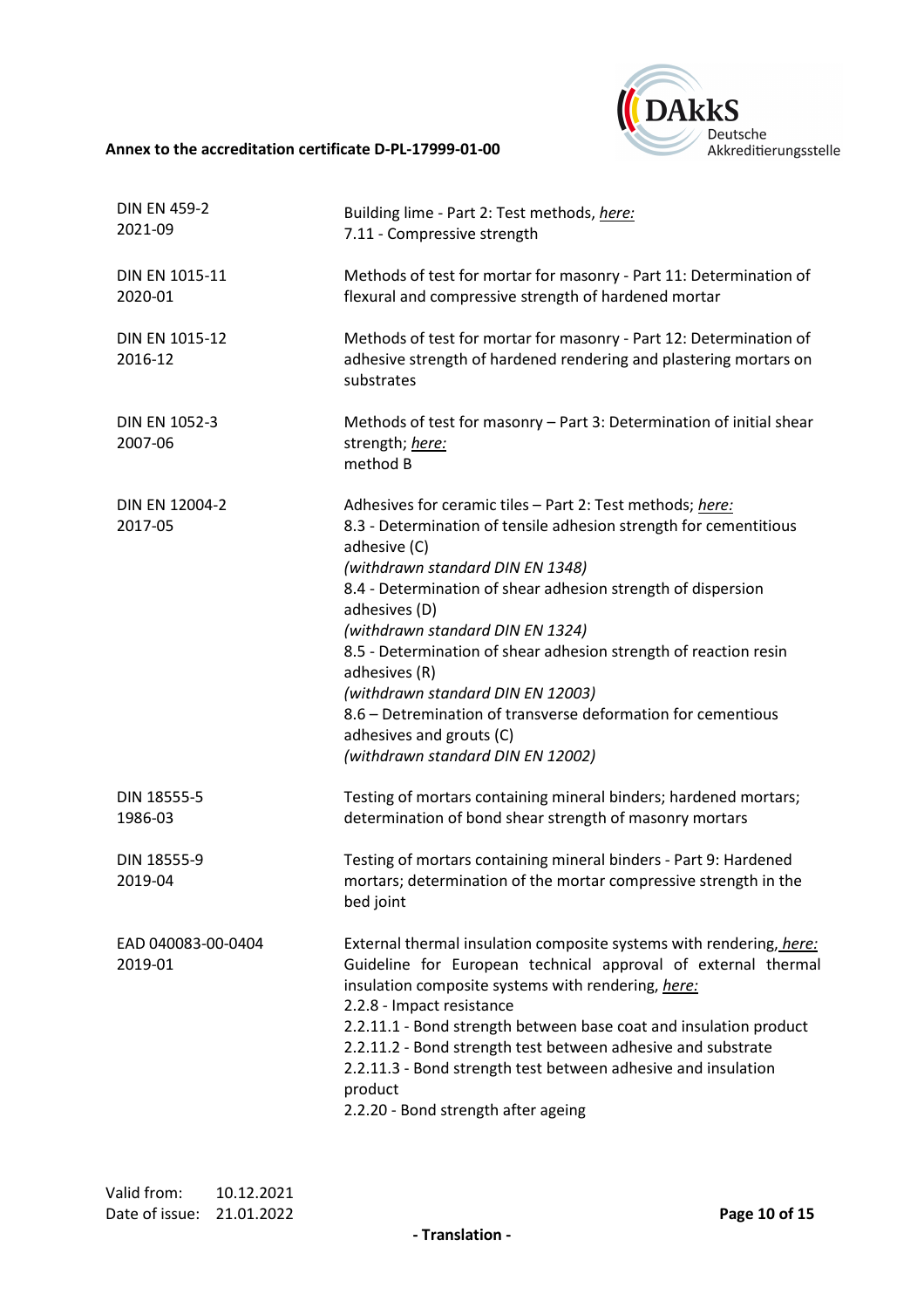

| ETAG 004 | Guideline for European technical approval of external thermal      |
|----------|--------------------------------------------------------------------|
| 2013-02  | insulation composite systems with rendering, here:                 |
|          | 5.1.3.3 - Impact resistance                                        |
|          | 5.1.4.1.1 - Bond strength between base coat and insulation product |
|          | 5.1.4.1.2 - Bond strength test between adhesive and substrate      |
|          | 5.1.4.1.3 - Bond strength test between adhesive and insulation     |
|          | product                                                            |
|          | 5.1.7.1 - Bond strength after ageing                               |
|          | (withdrawn)                                                        |

## **2.6 Testing of physical characteristics of lime, aggregates, mortar and thermal insulation composite systems (ETICS)**

| <b>DIN EN ISO 1716</b><br>2018-10                         | Reaction to fire tests for products - Determination of the gross heat<br>of combustion (calorific value)                                                                                                                                                                                       |
|-----------------------------------------------------------|------------------------------------------------------------------------------------------------------------------------------------------------------------------------------------------------------------------------------------------------------------------------------------------------|
| <b>DIN EN 413-2</b><br>2005-08                            | Masonry cement - Part 2: Test methods, here:<br>4 - Determination of setting times<br>5 - Preparation of standard mortar<br>5.2 - Consistence of fresh mortar by plunger apparatus (reference<br>method)<br>6 - Determination of the water retention value<br>7 - Determination o fair content |
| <b>DIN EN 459-2</b><br>2021-09                            | Building lime - Part 2 Test methods, here:<br>7.9 - Water retention value<br>7.10 - Determination of air content                                                                                                                                                                               |
| <b>DIN EN 12664</b><br>2001-05                            | Thermal performance of building materials and products -<br>Determination of thermal resistance by means of guarded hot plate<br>and heat flow meter methods - Dry and moist products with<br>medium and low thermal resitance                                                                 |
| <b>DIN EN 12667</b><br>2001-05                            | Thermal performance of building materials and products -<br>Determination of thermal resistance by means of guarded hot plate<br>and heat flow meter methods - Products of high and medium<br>thermal resistance                                                                               |
| <b>DIN EN 12939</b><br>2001-02                            | Thermal performance of building materials and products -<br>Determination of thermal resistance by means of guarded hot plate<br>and heat flow meter methods - Thick products of high and medium<br>thermal resistance                                                                         |
| DIN 18555-7<br>2019-04                                    | Testing of mortars containing mineral binders; determination of<br>water retentivity of freshly mixed mortar by the filter plate method                                                                                                                                                        |
| Valid from:<br>10.12.2021<br>Date of issue:<br>21.01.2022 | Page 11 of 15                                                                                                                                                                                                                                                                                  |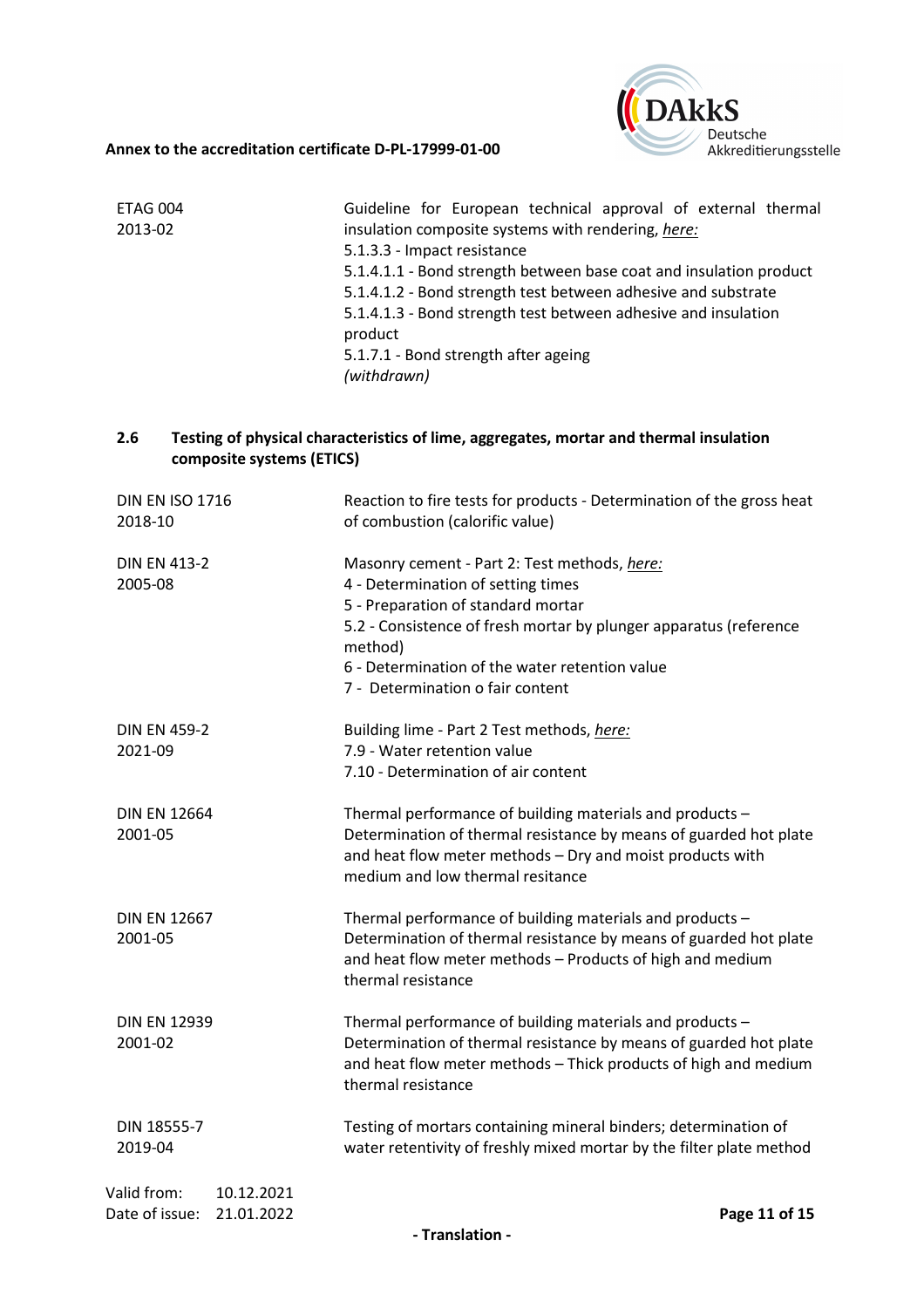

| WTA Merkblatt 2-9 -20/D | Renovation mortar systems, here: |
|-------------------------|----------------------------------|
| 2020-03                 | 6.3.11 - Salt resistance         |

#### **2.7 Testing of the petrography of lime, aggregates and mortar**

| <b>DIN EN 932-3</b> | Tests for general properties of aggregates - Part 3: Procedure and |
|---------------------|--------------------------------------------------------------------|
| 2003-12             | terminology for simplified petrographic description                |

## **2.8 Testing of the thermal properties of aggregates and mortar**

| EAD 040083-00-0404  | External thermal insulation composite systems with rendering, here:                                                                                                   |
|---------------------|-----------------------------------------------------------------------------------------------------------------------------------------------------------------------|
| 2019-01             | 2.2.7 - Freeze-thaw behaviour                                                                                                                                         |
| ETAG 004<br>2013-02 | Guideline for European technical approval of external thermal<br>insulation composite systems with rendering, here:<br>5.1.3.2.2 Freeze-thaw behaviour<br>(withdrawn) |

#### **2.9 Optical testing of thermal insulation composite systems (ETICS)**

| EAD 040083-00-0404<br>2019-01 | External thermal insulation composite systems with rendering, here:<br>2.2.6 - Hygrothermal behaviour |
|-------------------------------|-------------------------------------------------------------------------------------------------------|
| ETAG 004                      | Guideline for European technical approval of external thermal                                         |
| 2013-02                       | insulation composite systems with rendering, here:                                                    |
|                               | 5.1.3.2.1 Hygrothermal behaviour                                                                      |
|                               | (withdrawn)                                                                                           |

#### **3 In-house methods – chemical testing**

#### **3.1 Testing of lime, limestone, aggregates and mortar by means of dimensional analysis**

| QMAA-C2-03-015            | Determination of calcium after lithium tetraborate digestion by |
|---------------------------|-----------------------------------------------------------------|
| 2018-07                   | tiration with EGTA                                              |
| QMAA-C2-03-042<br>2008-07 | Determination of sulphite using titration                       |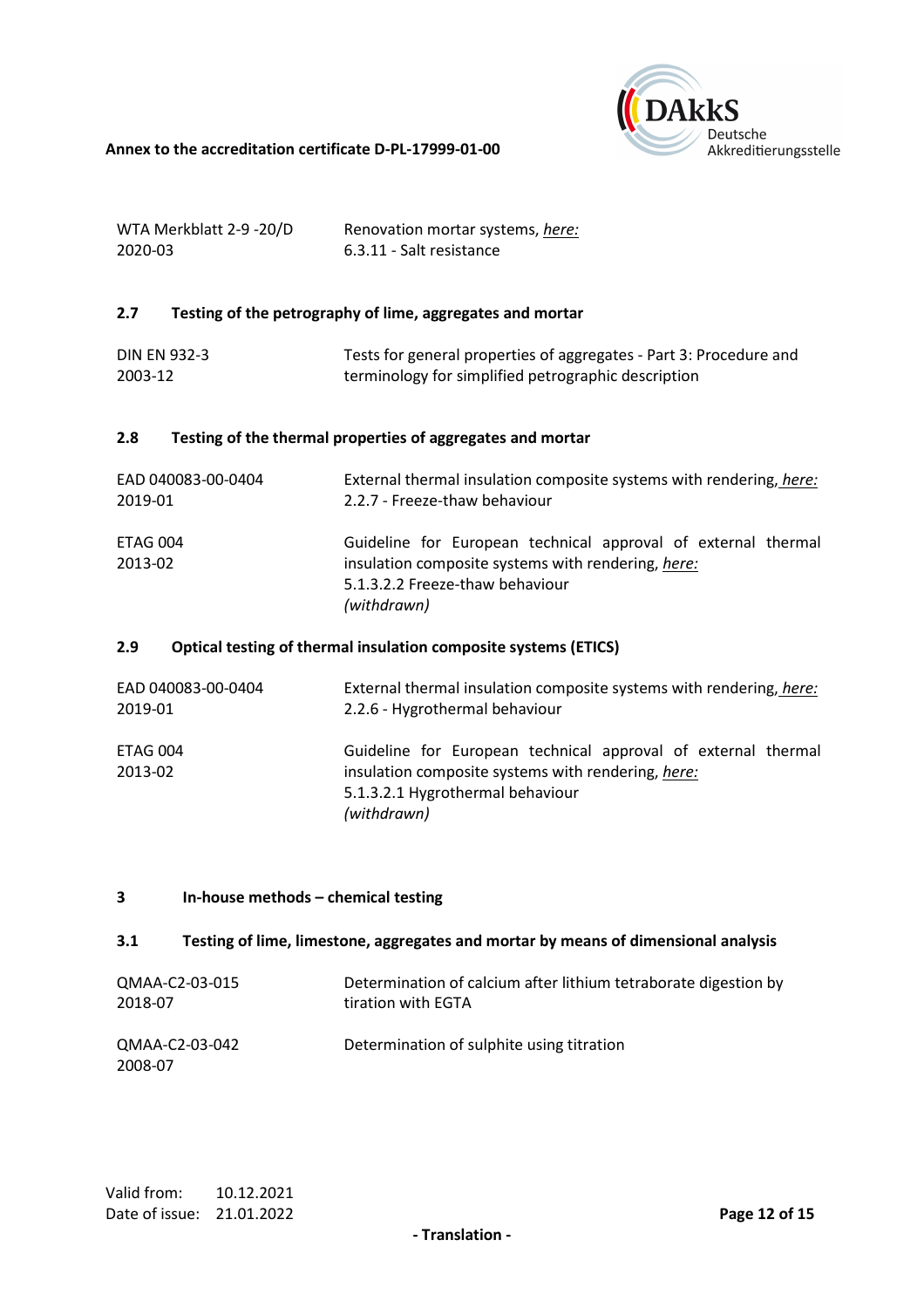

#### **3.2 Testing of lime, limestone, aggregates and mortar with electrochemical methods**

| QMAA-C2-03-036<br>2012-08 | Determination of fluoride in solids using steam distillation      |
|---------------------------|-------------------------------------------------------------------|
| QMAA-C2-03-096            | Determination of chloride in lime and mortar products by means of |
| 2018-07                   | titration and potentiometric end point determination              |
| QMAA-C2-03-217<br>2014-01 | Determination of carbon dioxide in limes (ELTRA CS 2000)          |
| QMAA-C2-03-218            | Determination of sulphat in limes using IR-detection              |
| 2018-07                   | (ELTRA CS 2000)                                                   |

#### **3.3 Determination of physical characteristics for testing lime, limestone and aggregates**

| QMAA-C2-03-219 | Determination of total organic carbon (TOC) using IR-detection |
|----------------|----------------------------------------------------------------|
| 2018-07        |                                                                |

#### **3.4 Testing of lime, limestone, aggregates and mortar by means of photometry**

| QMAA-C2-03-017a<br>2014-01 | Determination of water-soluble chromium (VI) in lime products   |
|----------------------------|-----------------------------------------------------------------|
| QMAA-C2-03-017b            | Determination of water-soluble chromium (VI) in ready-mixed dry |
| 2014-01                    | mortar                                                          |

#### **4 In-house methods - Applications- /materials engineering**

#### **4.1 Testing the particle size distribution and grain shape of lime, aggregates and mortar**

| QMAA-C2-02-003<br>2019-09 | Operation of Sympatec device He/Ne laser diffraction                                                                    |
|---------------------------|-------------------------------------------------------------------------------------------------------------------------|
| QMAA-C2-03-237<br>2011-02 | Sedimentation analyses for the determination of SWeRF and<br>SWeRFCS content in stone meal, fine lime and hydrated lime |
| QMAA-C2-03-238<br>2011-02 | Laser diffraction for the determination of SWeRF value                                                                  |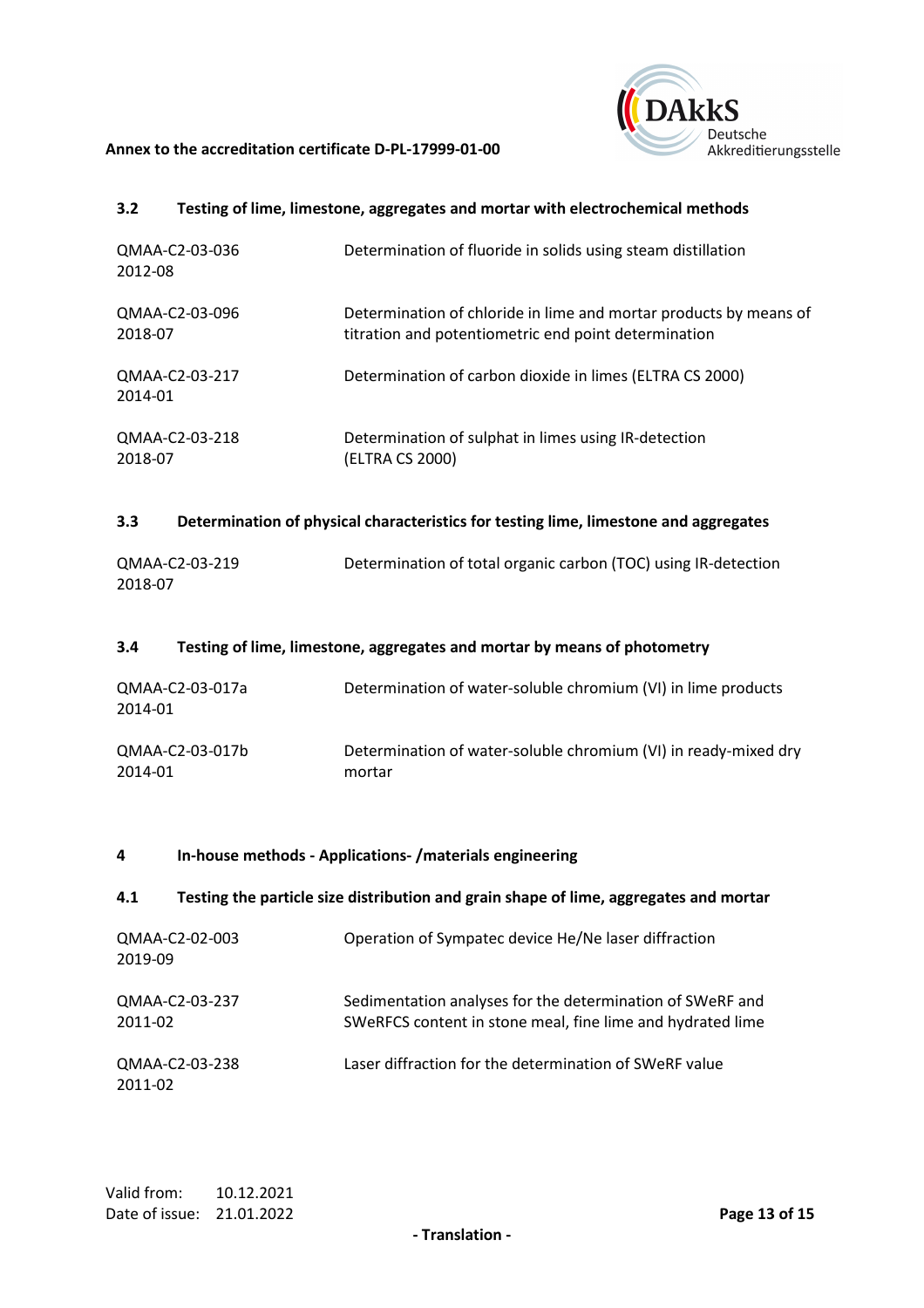



## **4.2 Testing of physical charateristics of lime, aggregates, mortar and thermal insulation composite systems (ETICS)**

| QMAA-C2-03-059            | Determination of specific surface area of lime by gas adsorption     |
|---------------------------|----------------------------------------------------------------------|
| 2018-07                   | method (BET)                                                         |
| QMAA-C2-03-078<br>2018-07 | Determination of the specific surface area of Blaine limestone flour |

#### **4.3 Examination of petrography of lime, aggregates and mortar**

| QMAA-C2-03-236 | Determination of the quartz content using X-ray diffraction analysis |
|----------------|----------------------------------------------------------------------|
| 2018-06        |                                                                      |

**5 Testing of construction adhesives (system of assessment and verification of constancy of performance 3) within the scope of the Regulation (EU) No 305/2011 laying down harmonised conditions for the marketing of construction products (Construction Products Regulation)** 

| Decision / resolution of<br>the commission          |   | System <sup>1)</sup> Technische Spezifikation                                                                                                                            |
|-----------------------------------------------------|---|--------------------------------------------------------------------------------------------------------------------------------------------------------------------------|
| 1999/470/EC<br>Construction adhesives <sup>2)</sup> | 3 | EN 12004-1:2007+A1:2012<br>Adhesives for ceramic tiles - Part 1: Requirements, assessment<br>and verification of constancy of performance, classification and<br>marking |

 $1)$  System of assessment and verification of consistency of performance

 $2$ ) For internal and external uses in buildings and civil engineering works

*The requirements for a testing laboratory are fulfilled according to article 43 of the Construction Products Regulation.* 

*Without prior approval by the DAkkS German Accreditation Body, the testing laboratory body is permitted to use new revisions of harmonised technical specifications.*